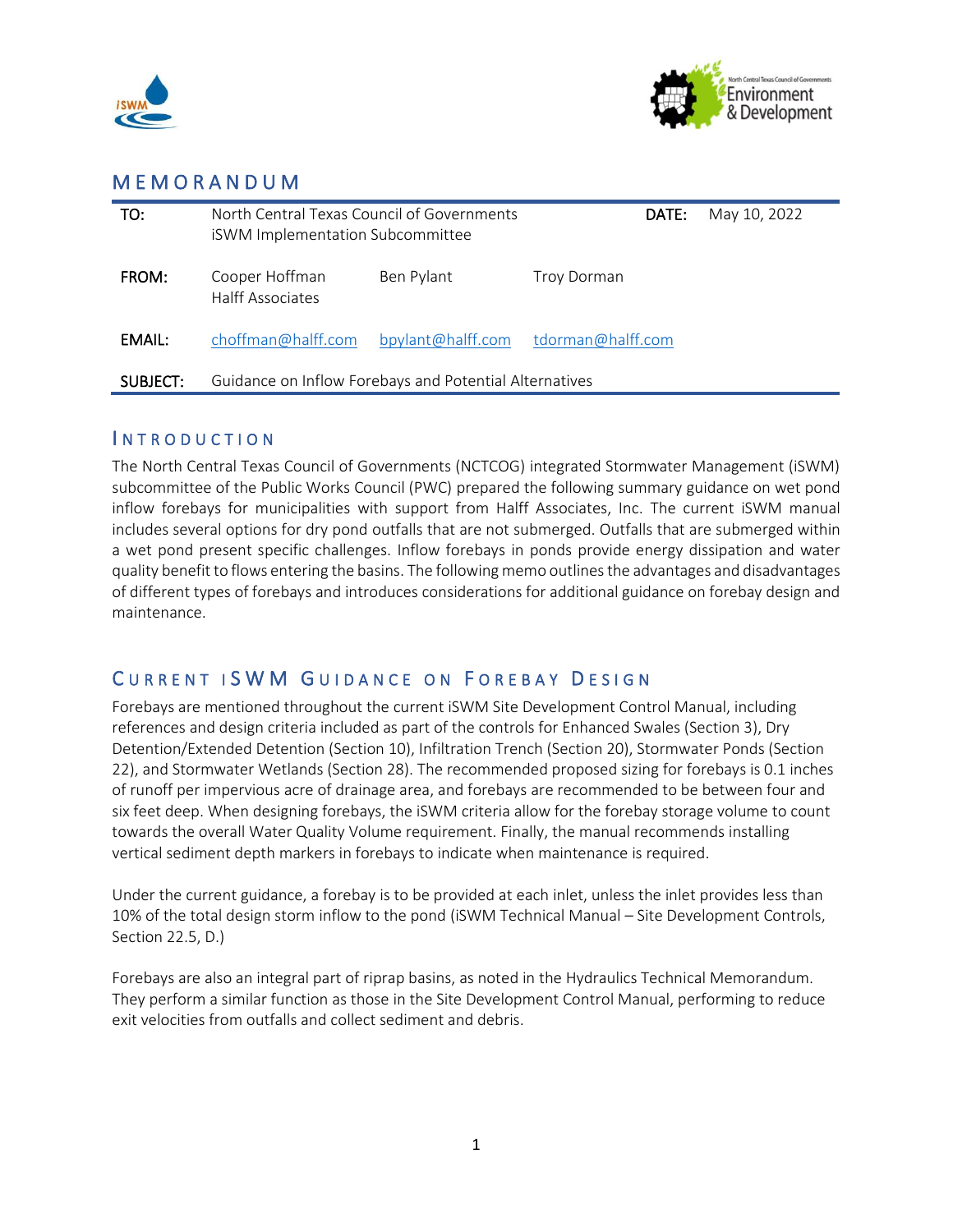



## FOREBAY OPTIONS FOR ALL WATERSHEDS

Two types of commonly used forebays are outlined below with their respective advantages and disadvantages. These forebays are employed typically for concentrated inflows to ponds and may be challenging to design for small applications.

### TIERED FOREBAYS AND MICROPOOLS

A tiered forebay refers to a separate micropool within the basin, which can be elevated above the elevation of the larger ponding pool. This typically includes an above ground overflow channel or weir from the forebay to the pond to handle larger flows. This type of forebay is typically sized by volume of treatment required and can be lined with concrete or be planted with wet footed plants.

#### Advantages:

An above ground micropool can provide aesthetic benefit to a site. Some micropools are outfitted with aeration functionality, improving water quality. Micropools concentrate sediment buildup to the forebay, reducing sediment buildup and long-term maintenance in the larger ponding pool. Dissolved nutrients can be removed by planted micropools if plants are harvested and removed periodically.

### Disadvantages:

Tiered micropools require more elevation change than non-tiered examples in order to create the cascading feature, and therefore may be unfeasible on some flat sites. Maintenance is also more difficult with this type of micropool than with a manufactured system due to increased footprint of the sediment capture area. Removing sediment from planted micropools can be especially difficult.

## U N D E R W A T E R F O R E B A Y S

Underwater forebays are part of the overall footprint of the pond, and there is no above ground separation from the forebay to the larger ponding area. Underwater structures create a sediment forebay which is always hidden underneath the permanent ponding in the pond. This type of forebay is typically sized by volume and can be concrete lined or planted as well.

#### Advantages:

In this configuration, the forebay and even the inflow pipe may be hidden from view completely as they are located under the permanent ponding area. Adding one of these forebays as a retrofit may be easier due to the invert of the inlet not necessarily requiring a change.

#### Disadvantages:

Maintenance on this type of forebay is more difficult than on most other types. Assessing the need for maintenance is more challenging due to the lack of visibility of sediment. The forebay must be dewatered to perform maintenance, and accessing an underwater structure is more challenging than a dry structure. Additionally, the forebay may contain a large amount of saturated sediment which further increases the maintenance challenge.

#### Other Considerations:

When designing underwater forebays, concrete lined and planted varieties each have their merits. Concrete lined forebays provide easier maintenance, and can be cleaned without damaging any plants,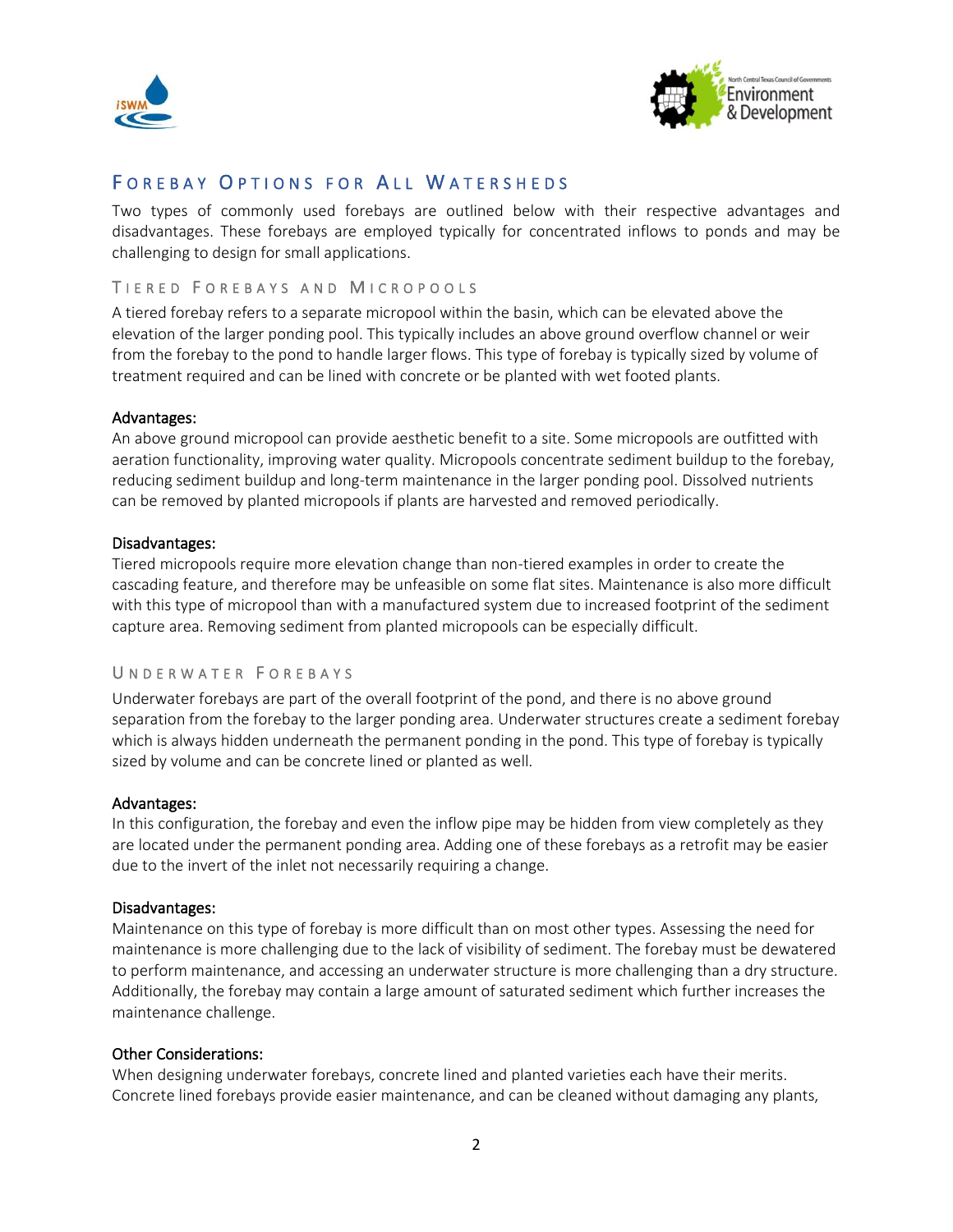



while planted forebays can provide nutrient removal if plants are harvested and removed periodically and may provide a desirable aesthetic to the pond.

# FOREBAY OPTIONS FOR SMALL WATERSHEDS

Existing iSWM guidance on forebays allows for inflows to stormwater ponds to not include a forebay if they contribute less than 10% of the pond's total inflow. Traditional forebay designs may be challenging to implement for these watershed sizes, but there are alternatives to these designs which accomplish the goals of forebays for small inflows. Some recommended alternatives to consider are outlined below, with the advantages and disadvantages outlined for each option.

#### MANUFACTURED SYSTEMS

Manufactured systems such as hydrodynamic separators (HDS) and screening systems are potential supplements or replacements for typical wet-pond inflow forebays. Manufactured systems are rated for levels of treatment in some areas of the country by formal testing and approval processes. These systems rate the system for its level of treatment based on design factors such as flow rate and volume. Manufacturers of the systems also provide design guidance.

#### Advantages:

This type of system can provide water quality benefit in a small footprint, with minimal visibility on the surface. HDS units can be placed online such that they provide a single point of maintenance for sediment and trash removal.

#### Disadvantages:

HDS units will require access for a vacuum truck in order to provide maintenance and removal of sediment and trash from the system. Manufactured systems may incur a higher initial cost than their onsite construction counterparts. Also, a system that is buried underground does not provide any aesthetic benefit to a site, whereas some aboveground forebay options may be desirable for this purpose.

#### Examples:

#### Hydrodynamic Separator (HDS)

Hydrodynamic separators cause the settling of particles by swirling fluids in a vortex which reduces settling time. Some HDS units include a separate up-flow configuration that can further enhance removal. HDS units can be effective at removing Total Suspended Solids (TSS) from stormwater at rates of up to 90% TSS removed.

HDS units can treat other suspended particles as well, including phosphorous, copper, zinc, and lead with high removal rates. Some systems may be outfitted with grease skimmers which allow the removal of up to 99% oils and grease from incoming flow.

#### Screening Systems

Manufactured screening systems can be implemented to remove gross solids from stormwater. They are effective at removing floatables such as leaves and trash. This type of system is typically combined with other treatment types to supplement removal rates. Some systems combine screening with settling chambers so that floatables and suspended particles are removed (Nutrient Separating Baffle Box).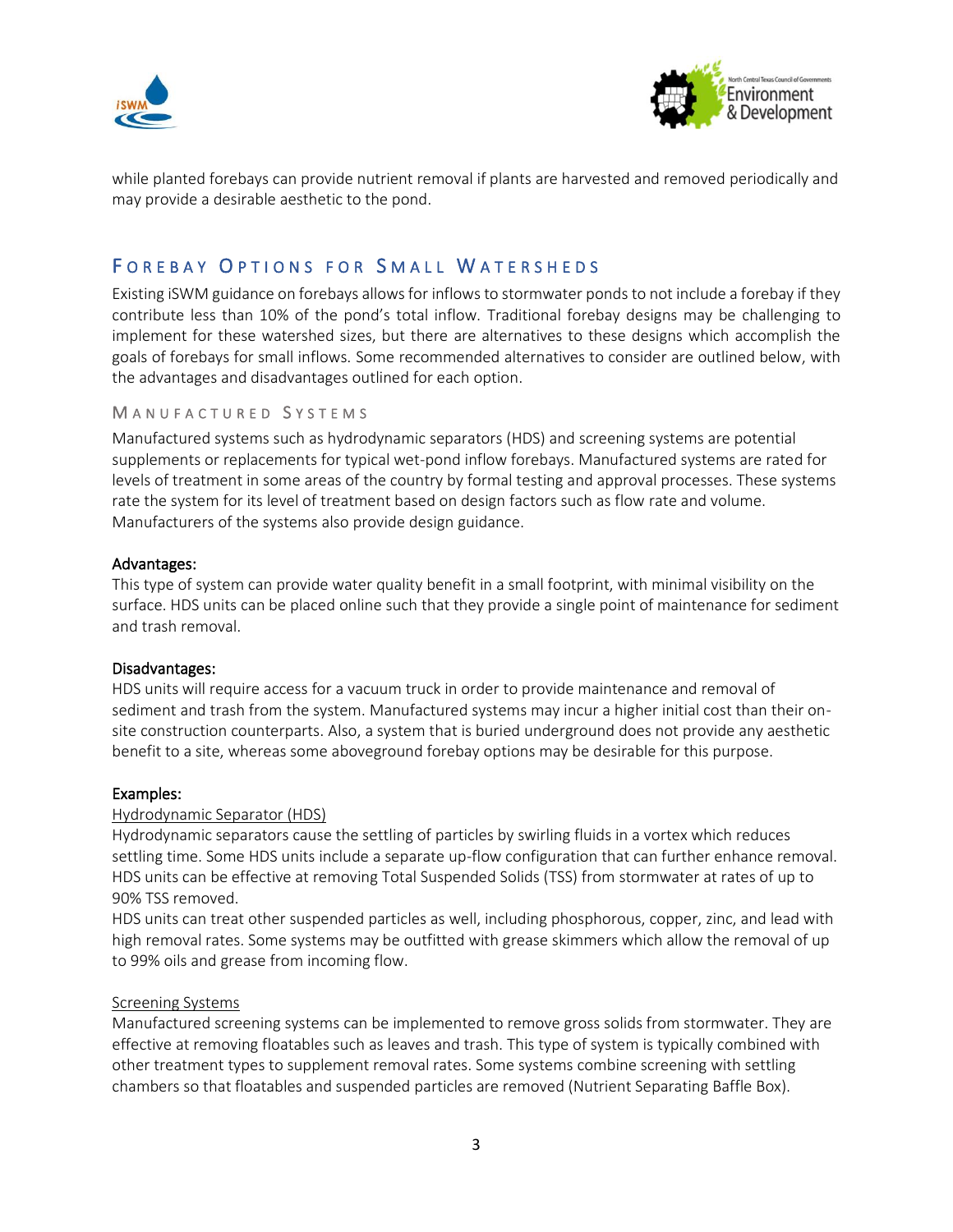



## SUBMERGED CONCRETE BOX FOREBAY (MANSFIELD TX)

The City of Mansfield has proposed a forebay alternative consisting of vertical walls lined with concrete and a concrete lined bottom. This forms a concrete box at the outfall which is sized by volume to store the required micropool treatment volume. This type of forebay functions in a similar way to a tiered forebay.

### Advantages:

The proposed structure could provide a small footprint settling basin for sediment, while being less expensive and easier to construct and maintain than a traditional micropool or forebay.

### Disadvantages:

The type of system does not provide floatables or trash collection and will not provide water quality benefit for hydrocarbons. Additionally, the treatment levels of this shape of forebay have not been tested or approved. There may also be safety concerns with vertical walls of this depth if the vault does not include ingress or egress access.

# CONSIDERATIONS FOR ADDITIONAL GUIDANCE

Based on the existing iSWM guidance on forebay design and the current understanding of forebay principles, Halff Associates has compiled a list of considerations for additions to the iSWM guidance on forebays. The considerations are broken down by topic and briefly outlined below.

## F O R E B A Y V O L U M E

Existing iSWM guidance indicates that forebays shall be sized to hold the volume equal to 0.1 inches of runoff per impervious acre of contributing watershed. Consider specifying volume of all be equal to 1% of the 100-year storm volume.

## F O R E B A Y S H A P E

Existing iSWM guidance suggests a recommended depth of 4-6 feet for forebays in stormwater ponds and wetlands. Consider providing a recommended depth for all forebays, regardless of application. Consider adding minimum side slopes (2:1 if possible) for safety or ingress/egress. Add guidance about how high the forebay should be relative to pipe diameter.

#### FOREBAY DESIGN

Consider requiring non-erosive velocities for the two-year storm event from the forebay to the treatment device.

#### WATERSHED SIZE

As mentioned above, existing iSWM guidance provides an exception for inflows to stormwater ponds that contribute less than 10% of the total pond inflow. This exception could lead to a decrease in overall water quality treatment where multiple of these small watershed inflows contribute to a pond. Consider removing this exception or adding stipulation that a percentage of the total inflow must be treated with a forebay, regardless of individual contribution from each inflow. Additionally, consider adding guidance for